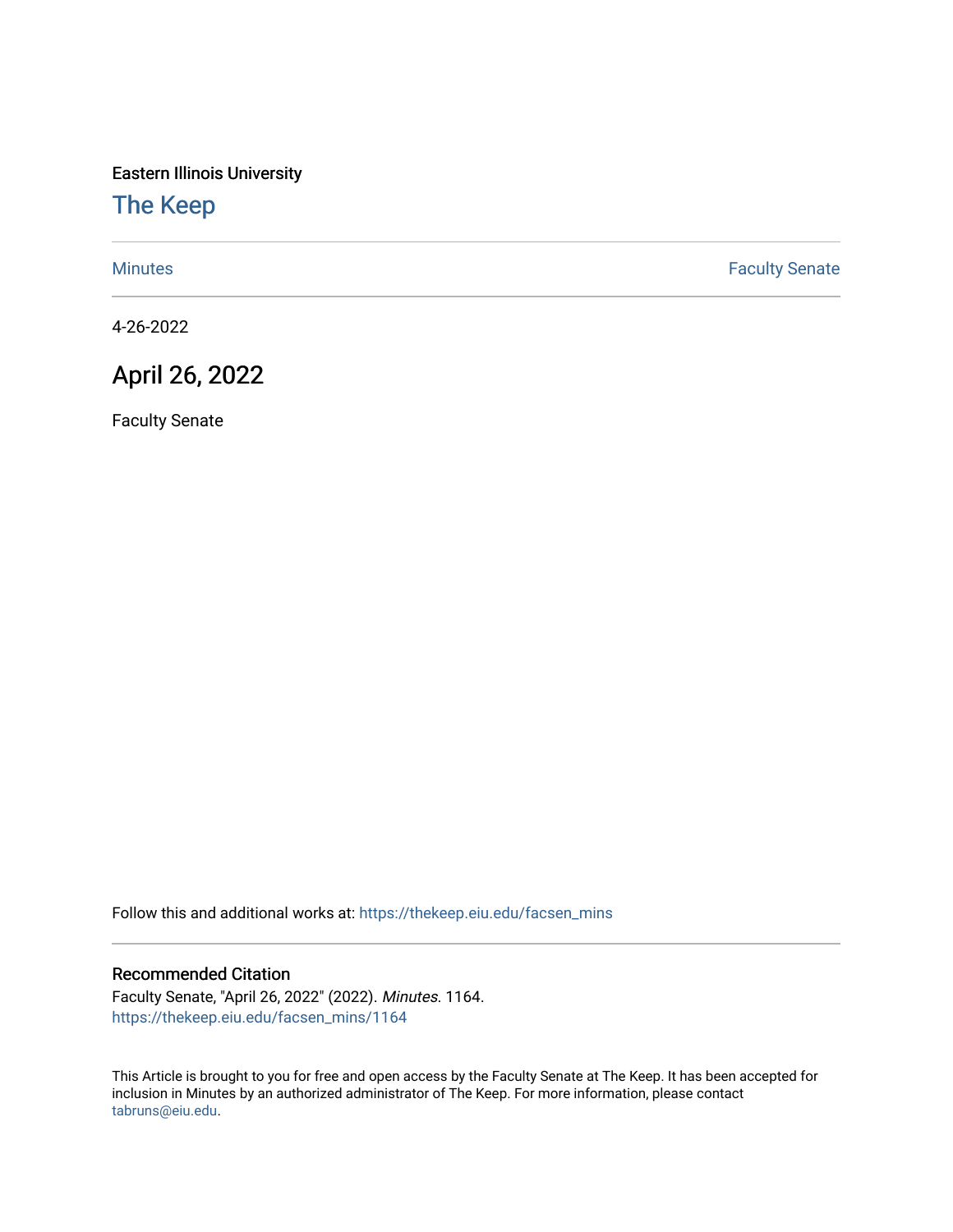Agenda and Minutes Faculty Senate 2021-2022 April 26, 2022

Members Present: Teshome Abebe, Todd Bruns, Amy Davis, Brad Decker, Stephen Kozlowski, Nichole Mulvey, Alicia Neal, Jeanne Okrasinski, Andrew Parrish, Steve Scher, Grant Sterling, Jeff Stowell, Larry White

Guests Present: Provost Jay Gatrell, General Counsel Laura McLaughlin, Anne Thibault-Geen

- I. Approval of minutes from 04/19
	- a. Motion Jeanne Okrasinski, Second Alecia Neal; motion passed with 1 abstention
- II. Committee reports
	- a. Executive Committee
		- i. Bruns provided report to BoT of Faculty Senate activities since last BoT meeting.
		- ii. Faculty Senate and BoT members toured the simulation lab in the School of Nursing after the BoT meeting 4/22
	- b. Elections & Nominations
		- i. Motion (Stowell) to appoint Elliot Zieman to Apportionment Board,  $2^{nd}$  by Okrasinski. Passed unanimously.
	- c. Student & Staff Relations
		- i. Staff Relations: No report
		- ii. Student Relations: No report
	- d. Faculty Forum
		- i. No report
	- e. Awards
		- i. No report
- III. Provost's Report
	- a. Senior Diversity Officer candidates are on campus this week. Please attend interviews.
	- b. VPBA search has two, possibly three, finalists to invite to campus.
	- c. IL Lieutenant Governor Juliana Stratton is visiting campus April 27.
	- d. Faculty laptop installations underway
- IV. Faculty Senate Executive Committee and Subcommittee Appointments
	- a. Executive Committee
		- i. Todd Bruns as Faculty Senate Chair (Motion Scher, 2<sup>nd</sup> Okrasinski). Unanimous.
		- ii. Jeff Stowell as Faculty Senate Vice-Chair (Motion Bruns, 2<sup>nd</sup> Davis). Unanimous.
		- iii. Nichole Mulvey as Faculty Senate Recorder (Motion Bruns, 2<sup>nd</sup> Scher). Unanimous.
		- iv. Discussion of future positions of assistants to Exec (in training).